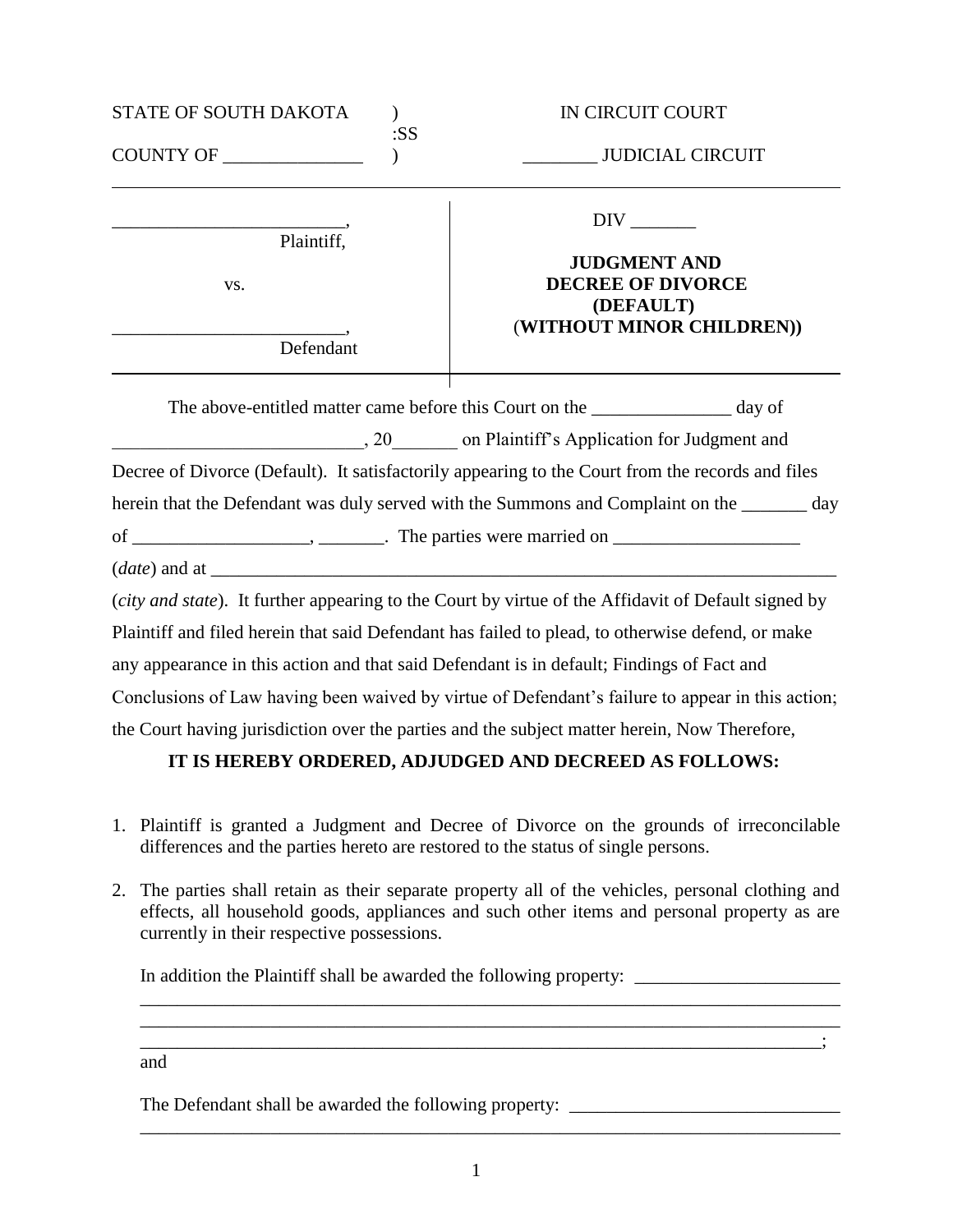- 3. Retirement / Investment accounts shall be divided as follows: \_\_\_\_\_\_\_\_\_\_\_\_\_\_\_
- 4. Any encumbrances or debts relating to or accompanying an item of personal property shall be the sole responsibility of the party retaining such property.

\_\_\_\_\_\_\_\_\_\_\_\_\_\_\_\_\_\_\_\_\_\_\_\_\_\_\_\_\_\_\_\_\_\_\_\_\_\_\_\_\_\_\_\_\_\_\_\_\_\_\_\_\_\_\_\_\_\_\_\_\_\_\_\_\_\_\_\_\_\_\_\_\_\_\_ \_\_\_\_\_\_\_\_\_\_\_\_\_\_\_\_\_\_\_\_\_\_\_\_\_\_\_\_\_\_\_\_\_\_\_\_\_\_\_\_\_\_\_\_\_\_\_\_\_\_\_\_\_\_\_\_\_\_\_\_\_\_\_\_\_\_\_\_\_\_\_\_\_;

\_\_\_\_\_\_\_\_\_\_\_\_\_\_\_\_\_\_\_\_\_\_\_\_\_\_\_\_\_\_\_\_\_\_\_\_\_\_\_\_\_\_\_\_\_\_\_\_\_\_\_\_\_\_\_\_\_\_\_\_\_\_\_\_\_\_\_\_\_\_\_\_\_\_\_ \_\_\_\_\_\_\_\_\_\_\_\_\_\_\_\_\_\_\_\_\_\_\_\_\_\_\_\_\_\_\_\_\_\_\_\_\_\_\_\_\_\_\_\_\_\_\_\_\_\_\_\_\_\_\_\_\_\_\_\_\_\_\_\_\_\_\_\_\_\_\_\_\_\_\_ \_\_\_\_\_\_\_\_\_\_\_\_\_\_\_\_\_\_\_\_\_\_\_\_\_\_\_\_\_\_\_\_\_\_\_\_\_\_\_\_\_\_\_\_\_\_\_\_\_\_\_\_\_\_\_\_\_\_\_\_\_\_\_\_\_\_\_\_\_\_\_\_\_\_.

\_\_\_\_\_\_\_\_\_\_\_\_\_\_\_\_\_\_\_\_\_\_\_\_\_\_\_\_\_\_\_\_\_\_\_\_\_\_\_\_\_\_\_\_\_\_\_\_\_\_\_\_\_\_\_\_\_\_\_\_\_\_\_\_\_\_\_\_\_\_\_\_\_\_\_ \_\_\_\_\_\_\_\_\_\_\_\_\_\_\_\_\_\_\_\_\_\_\_\_\_\_\_\_\_\_\_\_\_\_\_\_\_\_\_\_\_\_\_\_\_\_\_\_\_\_\_\_\_\_\_\_\_\_\_\_\_\_\_\_\_\_\_\_\_\_\_\_\_\_.

\_\_\_\_\_\_\_\_\_\_\_\_\_\_\_\_\_\_\_\_\_\_\_\_\_\_\_\_\_\_\_\_\_\_\_\_\_\_\_\_\_\_\_\_\_\_\_\_\_\_\_\_\_\_\_\_\_\_\_\_\_\_\_\_\_\_\_\_\_\_\_\_\_\_\_

\_\_\_\_\_\_\_\_\_\_\_\_\_\_\_\_\_\_\_\_\_\_\_\_\_\_\_\_\_\_\_\_\_\_\_\_\_\_\_\_\_\_\_\_\_\_\_\_\_\_\_\_\_\_\_\_\_\_\_\_\_\_\_\_\_\_\_\_\_\_\_\_\_\_.

The following debts shall be assumed by Plaintiff: \_\_\_\_\_\_\_\_\_\_\_\_\_\_\_\_\_\_\_\_\_\_\_\_\_\_\_\_\_

and

The following debts shall be assumed by Defendant:

All other debts shall be paid by the party incurring such debt.

5. Regarding alimony, the Court orders:

 $\Box$  Neither party shall be awarded alimony or spousal support; or

- □ \_\_\_\_\_\_\_\_\_\_\_\_\_\_\_\_\_\_\_\_\_\_\_\_\_\_\_\_\_\_\_\_\_\_\_\_\_\_\_\_\_\_\_\_\_\_\_\_\_\_\_\_\_\_\_\_\_\_\_\_\_\_\_\_\_\_\_\_\_\_\_\_ \_\_\_\_\_\_\_\_\_\_\_\_\_\_\_\_\_\_\_\_\_\_\_\_\_\_\_\_\_\_\_\_\_\_\_\_\_\_\_\_\_\_\_\_\_\_\_\_\_\_\_\_\_\_\_\_\_\_\_\_\_\_\_\_\_\_\_\_\_\_\_\_\_\_.
- 6. Plaintiff / Defendant *(circle one)*, currently known as born \_\_\_\_\_\_\_\_\_\_\_\_\_\_\_\_\_\_\_\_\_\_\_\_\_\_\_\_\_\_\_\_ shall be restored to their former name of \_\_\_\_\_\_\_\_\_\_\_\_\_\_\_\_\_\_\_\_\_\_\_\_\_\_\_\_\_\_\_\_\_\_\_\_\_\_\_\_\_\_\_\_\_; therefore, they shall be known hereafter as  $\blacksquare$
- 7. Each party shall, at the request of the other, execute and deliver any such instruments as may be required in order to carry out the intentions and provisions of this Judgment and Decree of Divorce. In the event either party shall fail to execute deeds, titles, or other documents of transfer as required by this Judgment and Decree of Divorce, this Judgment and Decree shall operate as an effective transfer of that party's interest in said property as set forth herein.
- 8. Additional order(s):

\_\_\_\_\_\_\_\_\_\_\_\_\_\_\_\_\_\_\_\_\_\_\_\_\_\_\_\_\_\_\_\_\_\_\_\_\_\_\_\_\_\_\_\_\_\_\_\_\_\_\_\_\_\_\_\_\_\_\_\_\_\_\_\_\_\_\_\_\_\_\_\_\_\_\_\_\_